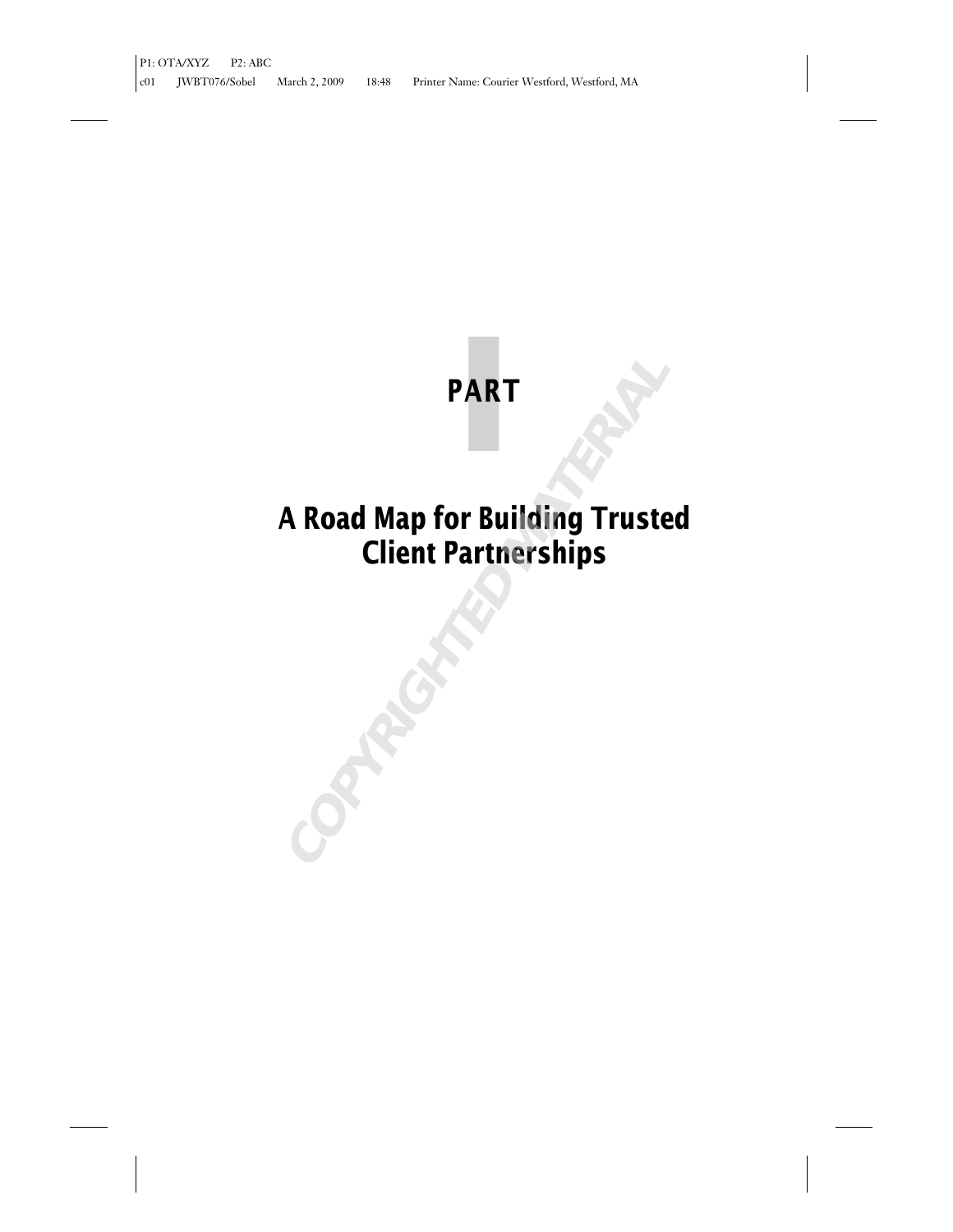P1: OTA/XYZ P2: ABC c01 JWBT076/Sobel March 2, 2009 18:48 Printer Name: Courier Westford, Westford, MA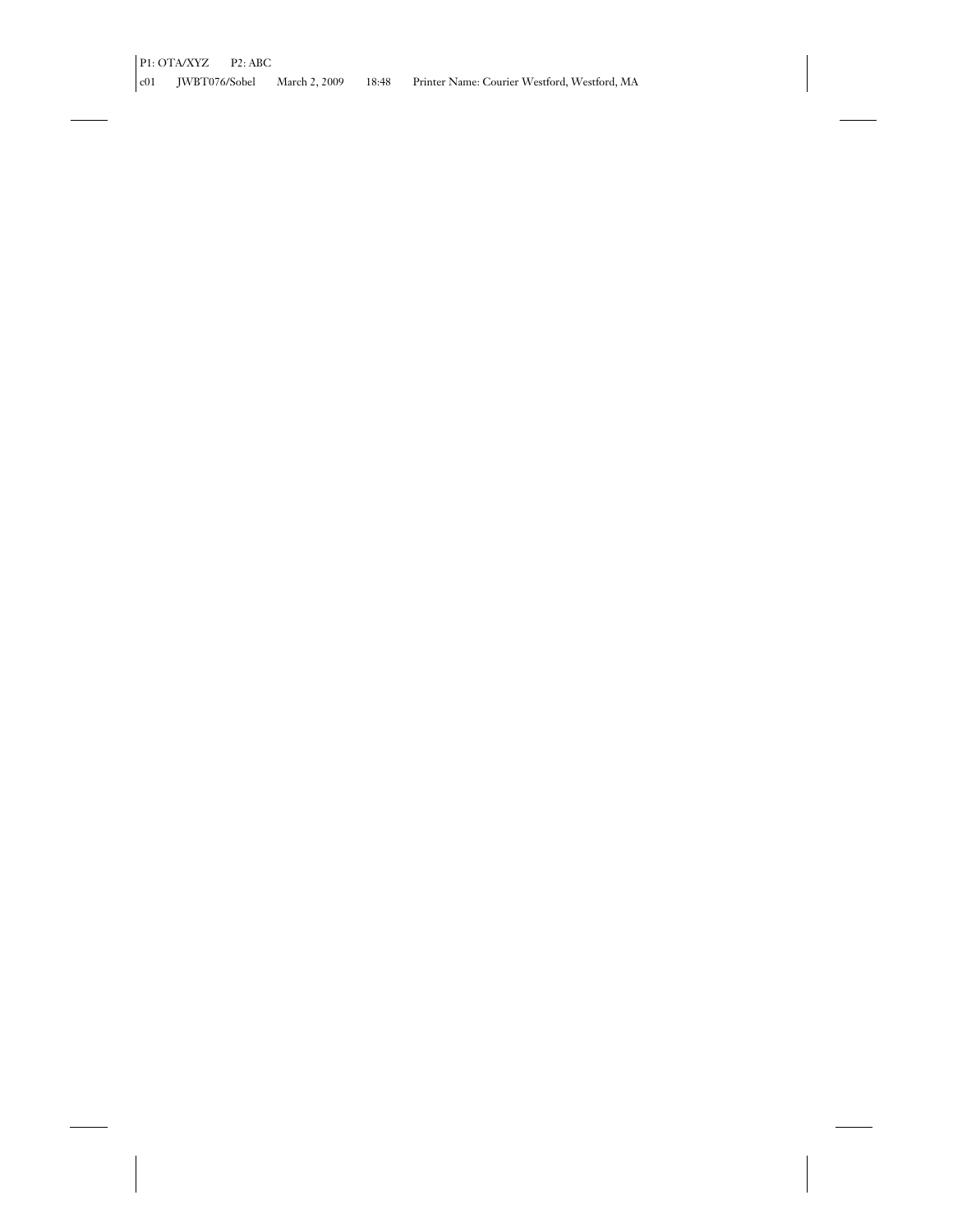**1**

his book describes the 10 essential strategies that are required to build long-term, institutional client relationships—what I call *trusted client partnerships.* These partnerships are broad and deep, and they are characterized by many-to-many relationships at multiple levels. They usually endure for years. They account for a small percentage of most firms' client relationships, but they contribute a disproportionately large share of their growth, profits, and intellectual capital. They can be hugely beneficial to clients, and often result in greater value, lower risk, and faster execution. You need them in good times, but even more so in tough times. The 10 strategies that I introduce in the coming chapters are largely the result of an extensive study I have conducted of large, institutional client relationships; they also reflect my personal experiences in building senior executive relationships during my 28-year career in management consulting.

What exactly *is* a trusted client partnership? Let's define this term by first examining two striking but typical examples.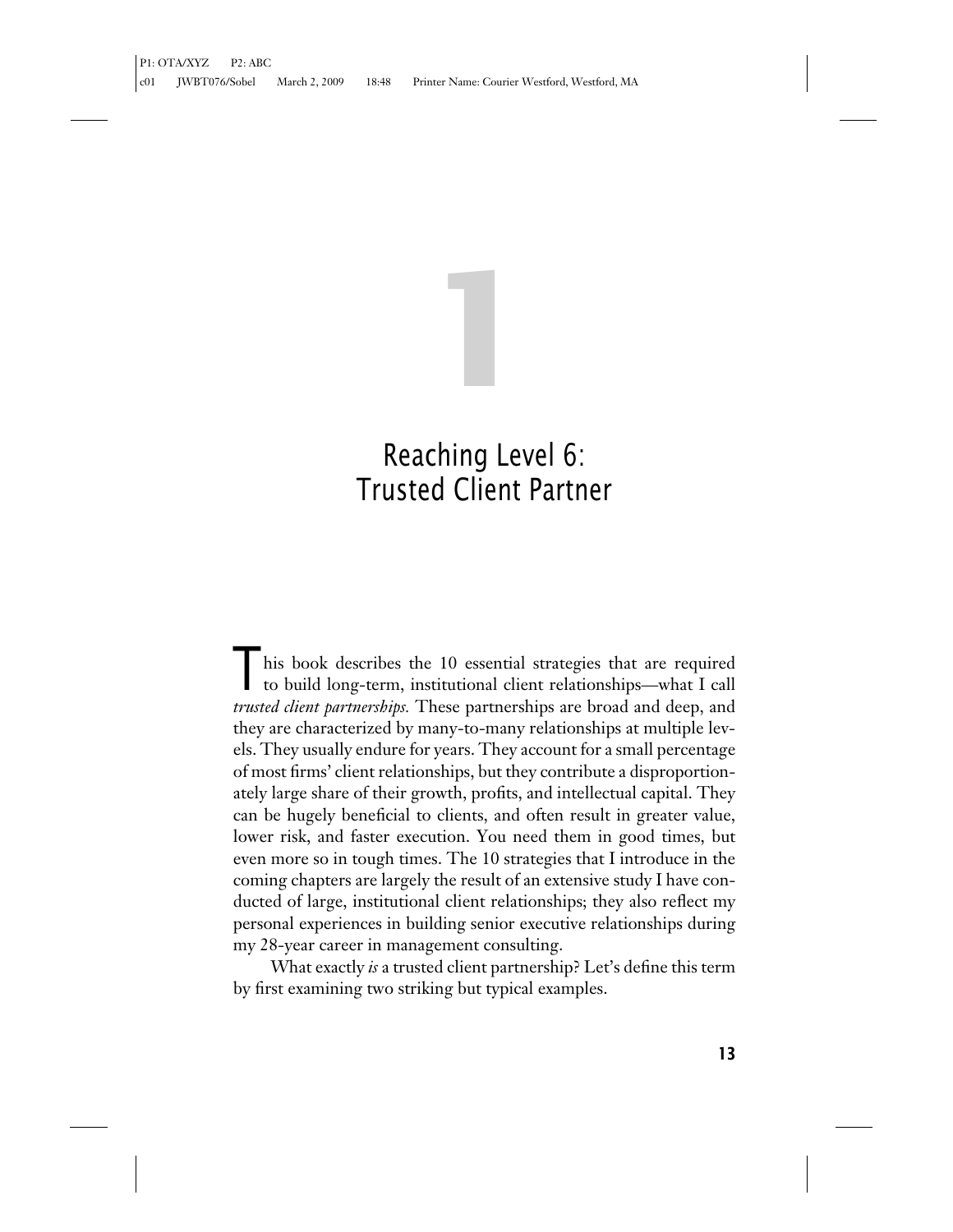### Citigroup and Royal Dutch Shell

Less than 10 years ago, the idea of having Royal Dutch Shell as a major client was little more than a gleam in the eyes of the top executives of Citigroup's Global Corporate Bank. Today, Shell is one of Citigroup's largest worldwide clients. Citigroup has built a network of relationships with dozens of Shell executives around the world and is a major partner in helping Shell to achieve its strategic objectives. The way in which this happened is a practical illustration of the power of the *All for One* strategies and philosophy set out in this book.

In the beginning, two Citigroup investment bankers had some contacts in Shell's mergers and acquisitions department. Rather than going it alone, they brought in the then-chairman of Citigroup Europe, Sir Win Bischoff, as a senior advisor to the team. Sir Win did not simply push aggressively to be included in an upcoming transaction, as bankers sometimes do, but rather offered to conduct a complete analysis—at no charge—of Shell's upstream (refining and distribution) business. Working with a division head who would later become the Shell CEO, the Citigroup team spent three months looking at the future of the business. The ideas that emerged from this work, combined with the trust that developed, eventually earned Citigroup the right to participate in three major Shell deals.

Some top executives were replaced the following year; and it turned out that two of the newcomers had worked for other Citigroup clients. The Citigroup team worked hard to successfully transfer those relationships. The new CEO, however, had no relationship with Citigroup. Sir Win called on his extended network and asked a former finance minister to introduce him to the new CEO and to give Citigroup advice on how to build the relationship. Shortly afterward, Citigroup was one of nine banks invited to bid on a major restructuring assignment. The Citigroup team members invested heavily in preparing their proposal. They even took the unusual approach of interviewing Shell's auditors and lawyers in an attempt to understand every aspect of the restructuring challenge. Through the quality of their proposal and their intimate knowledge of Shell's business, they won the mandate. Shell not only picked them for the assignment, but they also insisted on paying them for the planning work because they wanted it to be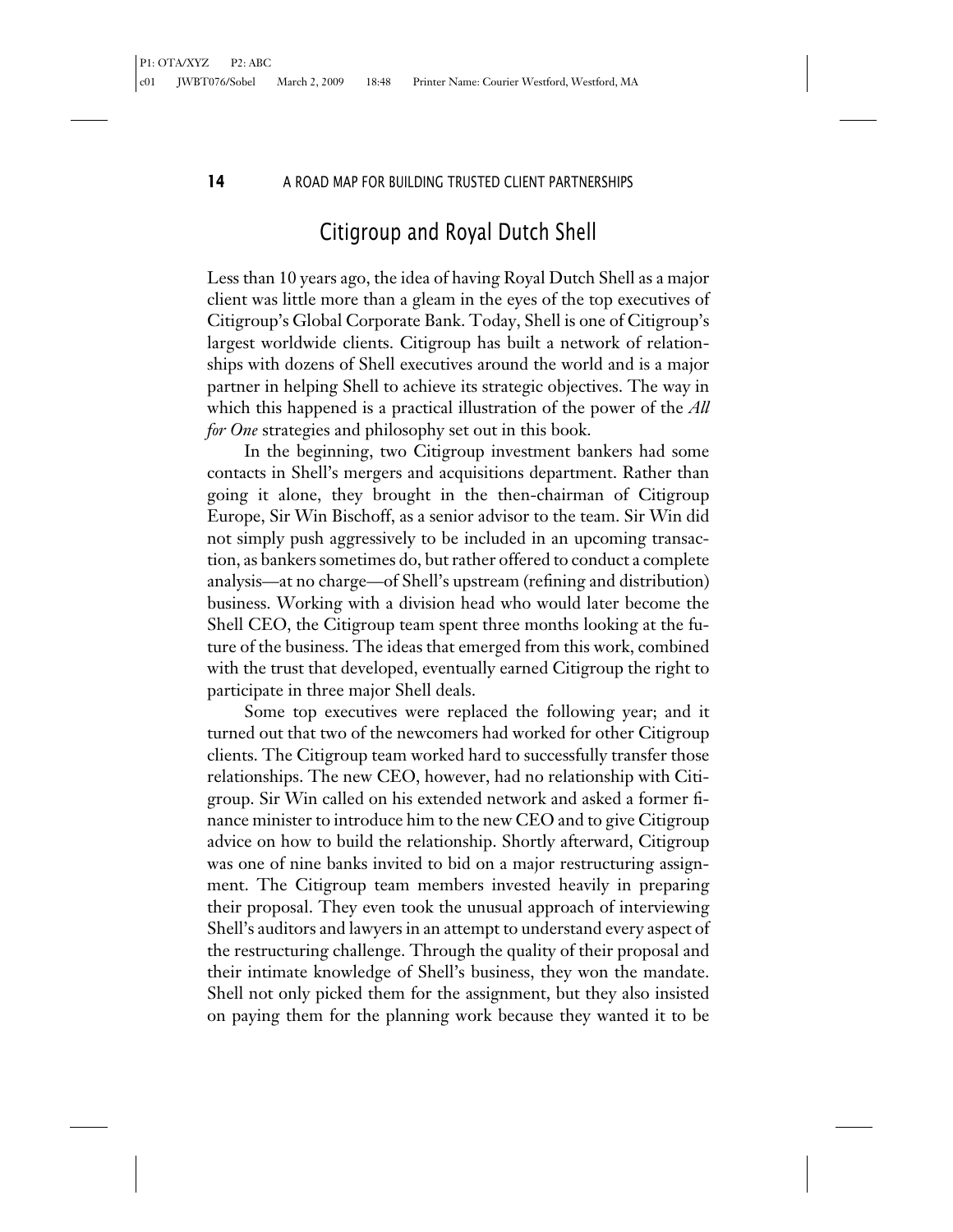a fair deal and hoped to secure Citigroup's full commitment to the program.

The relationship expanded over time, and Citigroup began doing brokerage, trading, and cash management for Shell. It would be onesided to say that the relationship has always been a bed of roses—in fact, there have been ups and downs, as there invariably are between a major investment bank and a large corporate client. There have been times, for example, when each side had to say no to a request by the other party. Equally, there have been moments when deposits of trust were made—such as when Citigroup helped Shell out by liquidating a particular bond position.

Citigroup employed a number of *All for One* strategies in fostering the Shell relationship. Some were explicit —for example, carefully leveraging firm-wide networks, coordinating between product units, putting a senior advisor on the team, and investing heavily to build intimate client knowledge. Others, however, were more hidden in the fabric of the institution, and included things like a sophisticated, multilevel relationship management structure and a performance evaluation system that balances achieving short-term financial goals with commitment to cultural values such as collaboration and client focus.

Successful long-term relationships are based on a combination of the individual and the company. In order for there to be continuity, you really must have a relationship at the firm level. This is why having the right culture is essential. It's where teamwork comes in, it's about how people are measured and evaluated, and even about how information flows—these things are extremely important. The individual actually delivers the relationship, but the firm backs it up. If the culture doesn't support the individual's efforts, then it will fail.

**—Sir Win Bischoff, Chairman, Citigroup**

### Booz Allen Hamilton and the U.S. Navy

A second example of an extraordinary trusted client partnership is Booz Allen Hamilton's relationship with the U.S. Navy. Talk about a "client for life"—the U.S. Navy has used this consulting firm for nearly *70 years,* a period of time equal to about three professional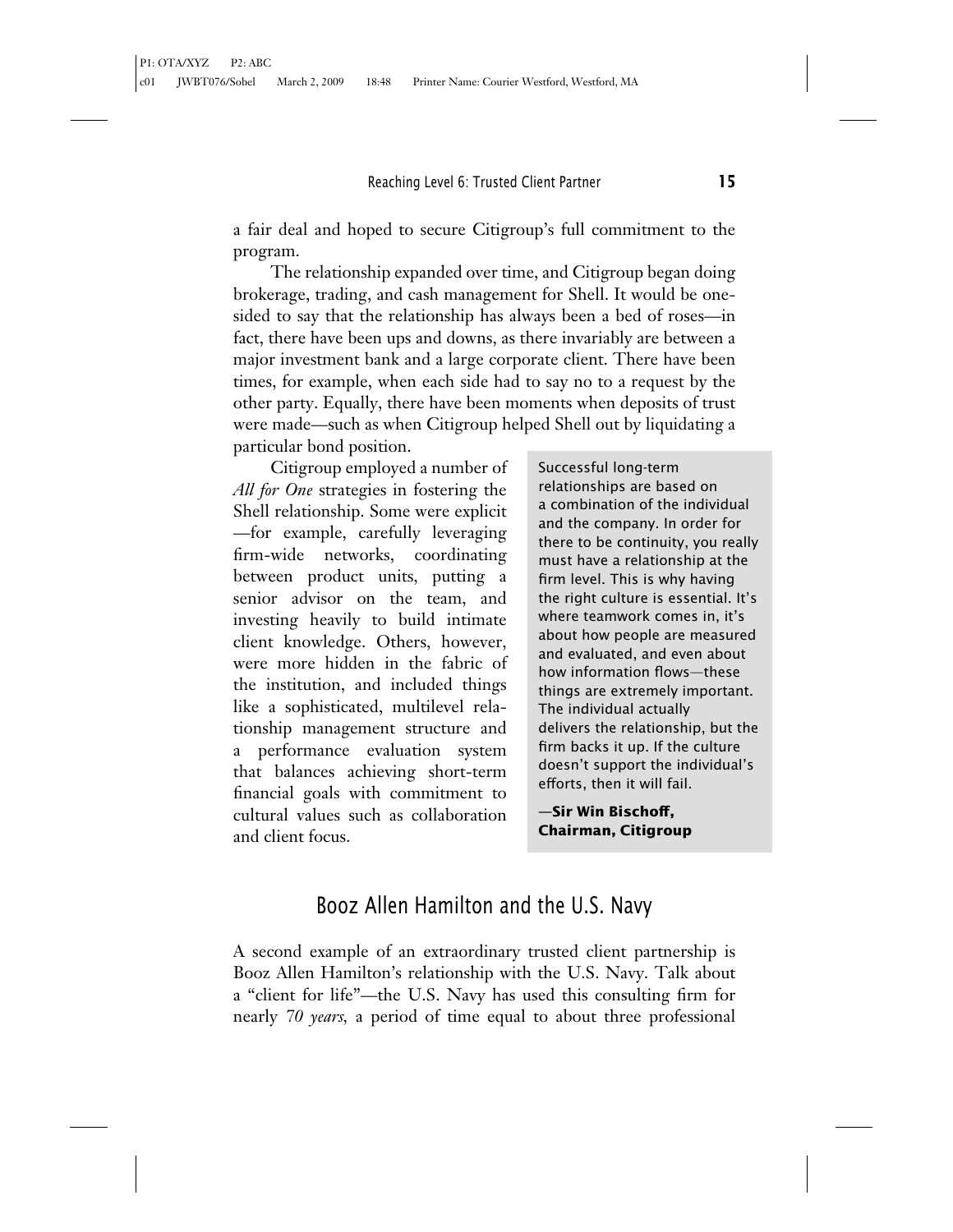lifetimes. In 1940—as the Axis powers tightened their grip on Europe and Asia—the U.S. Navy found itself grossly underequipped, with no permanent headquarters and less than half the ships it needed to conduct the war. The two founders of Booz Allen Hamilton—Ed Booz and Jim Allen—personally took on the assignment to help the Navy expand and modernize. They assisted the Navy to create a more effective management structure and cut red tape, and then worked side by side with Navy personnel to implement a series of recommendations designed to speed up decision making and accelerate manufacturing processes. Good work is always the foundation of a trusted client partnership; and indeed, Secretary of the Navy Frank Knox—who had hired Booz Allen Hamilton—was later quoted by *Fortune* magazine as saying that in using the firm, he had never spent the government's money more effectively. Since that initial engagement, Booz Allen Hamilton has worked with the U.S. Navy on a continuous series of projects, helping it confront an array of strategic, operational, and technology issues through the Cold War and beyond. The firm helped the Navy launch the Polaris missile program in the 1950s, and develop shipboard communications and computer technologies in the 1970s. Today, a dedicated group of partners lead Booz Allen Hamilton's work with the Navy across multiple locations around the world.

Like Citigroup's Corporate Bank, Booz Allen Hamilton employs a variety of organizational practices, processes, and systems that enable it to develop, grow, and sustain trusted partnerships with its clients. These include an ability to work with and support—rather than disdain—the procurement managers who evaluate new proposals; an authentic talent for aligning with their client's agenda ("your mission is our mission" is a commonly used phrase at the firm); a set of well-developed best practices for institutionalizing and building manyto-many relationships with the client's organization; a skilled cadre of project managers (principals) and client service officers (vice presidents) who are empowered to lead major engagements; and rigorous quality control processes.

Booz Allen Hamilton's relationship with the Navy is the rule for them, not the exception. Over the past decade, the firm's now \$3 billion public sector consulting business has grown at the remarkable pace of 20 percent per year. Its success cannot simply be ascribed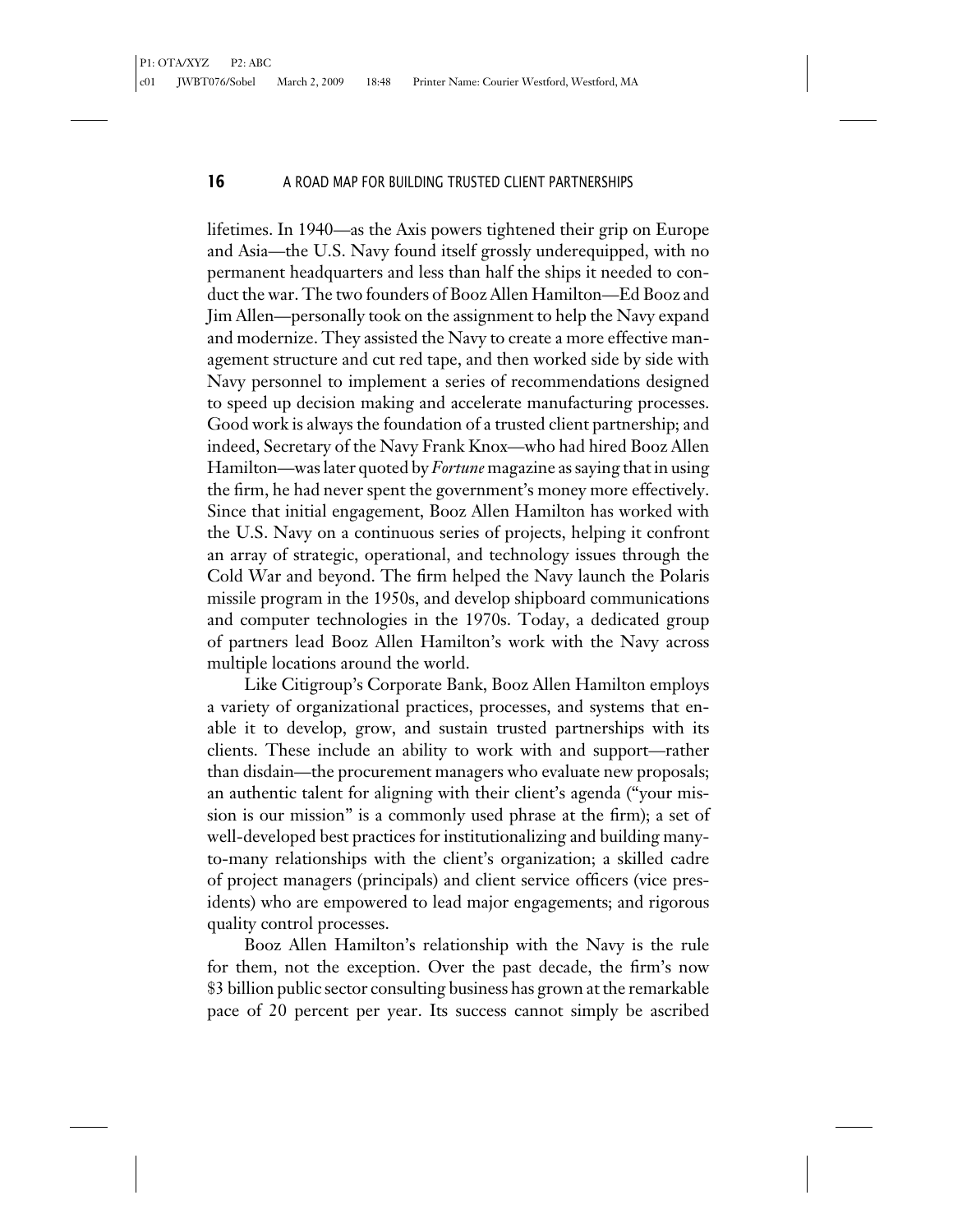to a rapidly growing market for government contracts. In fact, it faces intense—even brutal—competition. For some bids (and over 80 percent of Booz Allen Hamilton's government work is won through formal, competitive procurement processes) there can be 10 or even 20 large competitors such as Boeing, IBM, Accenture, and other behemoths, who have nonetheless been unable to achieve Booz Allen's growth rates.

What's their secret—besides a highly structured approach to building and managing large-scale relationships? One of Booz Allen Hamilton's senior vice presidents described to me his view of their competitive advantage:

*It's very simple: Collaboration is built into our DNA, and so we always compete as one team. When a large opportunity presents itself, we discuss it as a partner group. We decide together whether or not to commit the resources needed to win the bid. If every head in the room nods, then we go for it. We do whatever it takes, and everyone helps each other out. If I need a particular person who is engaged elsewhere—if they are really critical to help us win and then deliver—my partners will almost always make the sacrifice. The fact is, we are much smaller than almost all of our competitors. But they compete as isolated business units, and we compete as one firm. So even though we are not as large, we do a better job of marshalling the right resources and concentrating them onto the opportunity. We effectively bring to bear the clout of a much larger organization.*

Relationships like these are the envy of any large services firm. They don't happen by accident, however; and they are not the work of a single talented individual. They must be systematically cultivated and grown. As I described in the Introduction, the capacity of a firm to develop these trusted client partnerships rests on an entire *system* of organizational capabilities. You can become a trusted advisor by developing your own skills and working on your own client relationships, but you need to employ a multiplicity of strategies and a team approach in order to become a trusted partner—it's not a solo act. The journey is well worth it, however. The rewards, for both service provider and client, are huge.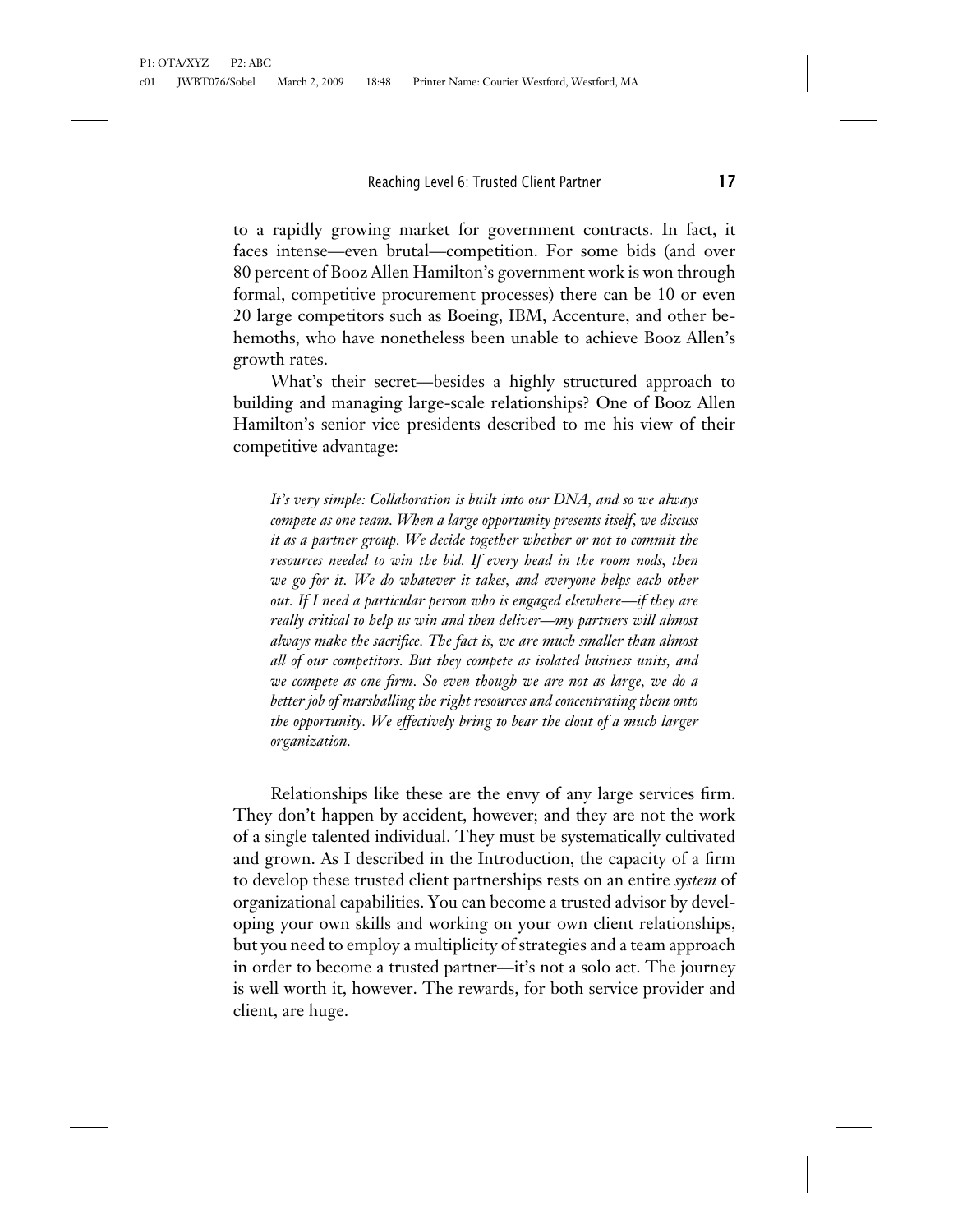# Underpinnings of Trusted Client Partnerships

To cultivate a relationship of this stature, two key dimensions must be developed: the individual professional's role, and the firm's overall relationship. Here's what has to happen:

- First, the individual professional who is leading the relationship must evolve his *role* from that of an expert for hire to a trusted client advisor. This is the essential first step.
- Second, the firm's *relationship* must develop from a single point of contact and a single service to multiple contacts and a broad range of services.

These two dimensions are shown in Figure 1.1.



**FIGURE 1.1 The Client Development Matrix**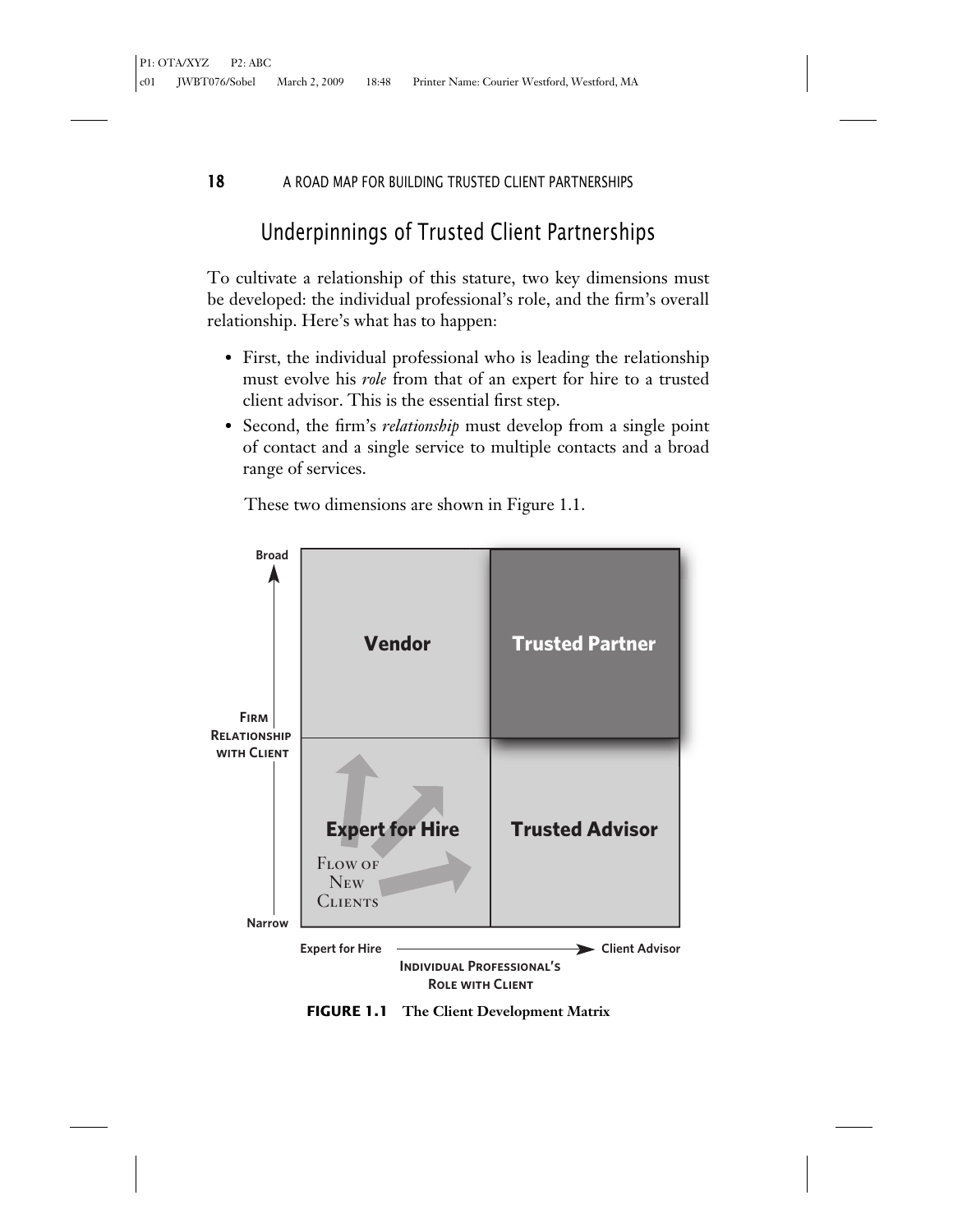If you reflect on it, you'll see that this Client Development Matrix—where each quadrant represents a particular positioning with the client—makes intuitive sense. However, to create a complete progression of professional relationships, we need to consider individuals who are not yet clients—people who have not even entered the matrix. Nonclients include what I call *contacts* and *acquaintances.* If we add these into the mix, we end up with six levels of professional relationships. My clients have found it extremely useful to think about these as a progression from one to six.

#### **Level 1:** *Contact*

This is the starting point. We meet someone, have a brief conversation, and exchange business cards. We may stay in touch over the years, but there is little interaction. The individual is primarily just a name in our contact database.

#### **Level 2:** *Acquaintance*

Acquaintances are contacts we have gotten to know a bit better or friends we have carried with us through the different stages of our lives. We know something about each other, and may have actually spent a fair amount of time together, but the individual has never become a client. He or she may be important to us for other reasons, however, perhaps as source of friendship, information, and insight about markets and competitors, or as resources that we can introduce to our clients.

#### **Level 3:** *Expert*

At the beginning of your relationships with them, some contacts and acquaintances become clients for whom you are invariably hired in a narrow, expert role. The client has a problem she wants solved, and you have the specific knowledge and experience to deal with it. Almost all relationships begin in this way and, in this quadrant, the trust and mutual understanding that enable a relationship to deepen simply have not developed yet. It's not a "bad" position to be in, but over time, you're going to want to move to the right and upward in the matrix.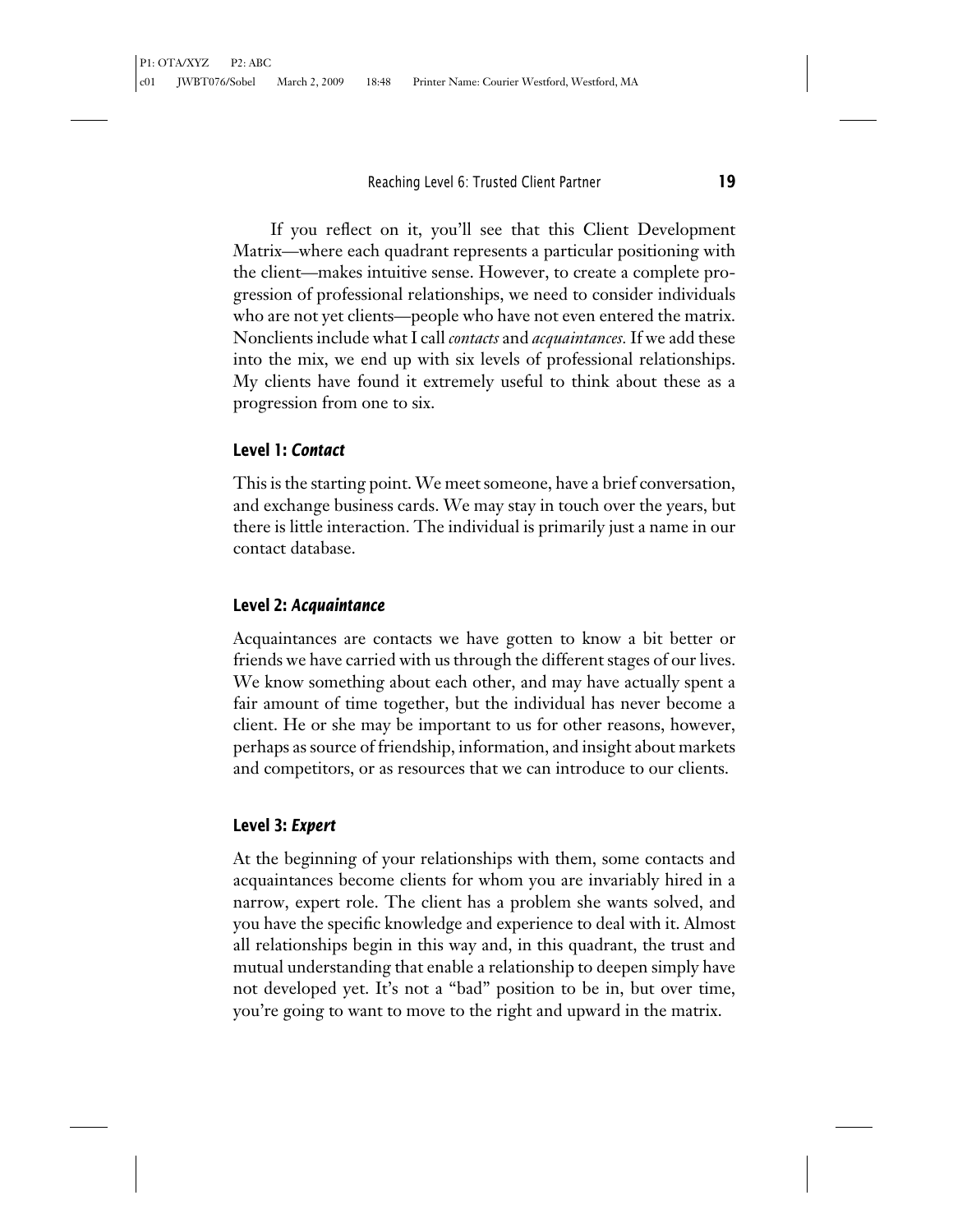#### **Level 4:** *Vendor or Steady Supplier*

If you do a good job on the first engagement or transaction, you will probably be asked to do some follow-up work; and you may eventually end up managing a very large, multifaceted set of programs. Don't kid yourself, however, you're still in "request-for-proposal territory," just as you were when you were a solitary expert for hire. At this point, you may be spending a lot of your time with procurement managers or lower-level buyers, without the benefit of having an anchor into senior management. You are by no means part of this client's inner circle; you're more like a contractor who is managing many tradesmen or experts.

#### **Level 5:** *Trusted Advisor*

You earn this coveted role—which was the subject of my first book, *Clients for Life*—by exemplifying a series of essential qualities that set you apart from the expert for hire or vendor. These include things like personal trustworthiness, independence, judgment, big-picture thinking, empathy, and others. The challenge at this point is to move up the other axis and broaden the relationship at a firm level—to grow it from an individual relationship to an institutional one. You don't always progress linearly from Level 3 through Levels 4 and 5—sometimes you move directly from Expert to Trusted Advisor, skipping the Vendor stage altogether.

#### **Level 6:** *Trusted Partner*

This is the ultimate goal: to be a trusted advisor to your client *and* to harness the full power of your organization to address a variety of client issues. Finding yourself in this upper-right quadrant means that you have built a true partnership. You are helping to shape your client's agenda, you've developed many-to-many relationships, and you are meeting an array of client needs with different services or products. It's not an easy task to play this role with a client, but if you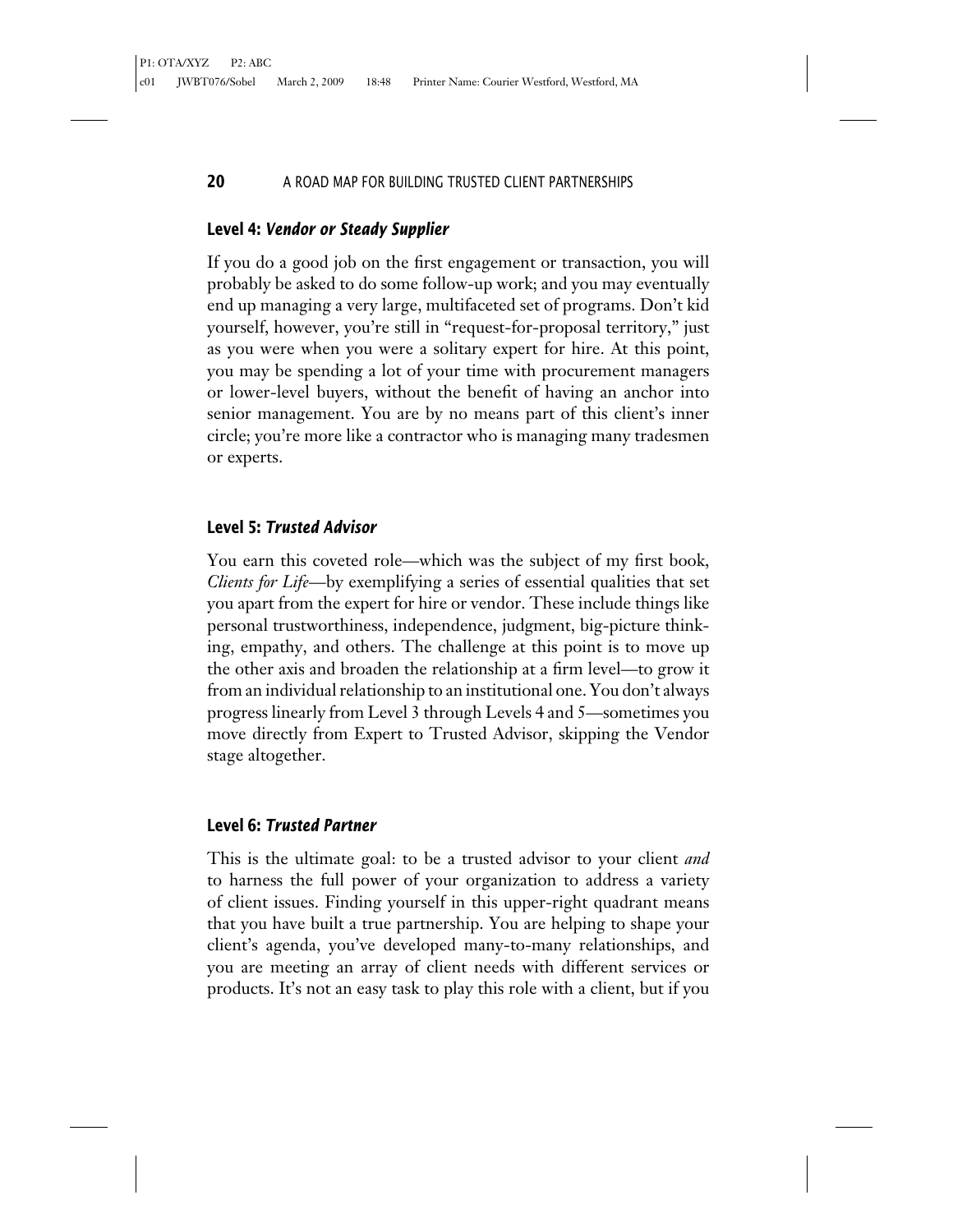succeed, you and your firm will probably have a client for life—and a highly profitable one at that. You'll also experience great personal satisfaction in the role of a trusted counselor who is having a significant impact on client success.

These six levels, and the way in which a client would describe them, are summarized in Table 1.1.

#### **How Do You Know You've Reached Level 6?**

In a Level 6 trusted partner relationship, you typically:

- Have developed multiple relationships between your firm and the client's organization, both horizontally and vertically;
- Have several, Level 5 trusted advisor relationships with the client;
- Have strong relationships with one or more key economic buyers;
- Have broadened the relationship so that you provide the client with a variety of services or products and there is a breadth of revenues; and
- Are doing work that is aligned with the most critical issues on the client's agenda.

There are no hard-and-fast, scientific criteria to identify a Level 6 trusted client partnership, but these are some of the key factors you need to look for.

We have three foundations that contribute to sustaining our long-term, institutional client relationships: the team; client results; and our approach to creating value. Our competitive spirit is turned toward our client's competition—not toward each other. Many of our consultants were at the top of their class, but we emphasize our team approach and collaboration every chance we can. When we recruit we look for teamwork skills, and collaboration is reinforced in the performance feedback process and in almost every communication from our managing partner. As a result, we have a culture where individuals don't try to "outshine" a peer; and the slogan "One Bain partner never lets down another Bain partner" is engrained in our behavior.

**—Wendy Miller, Director, Bain & Company**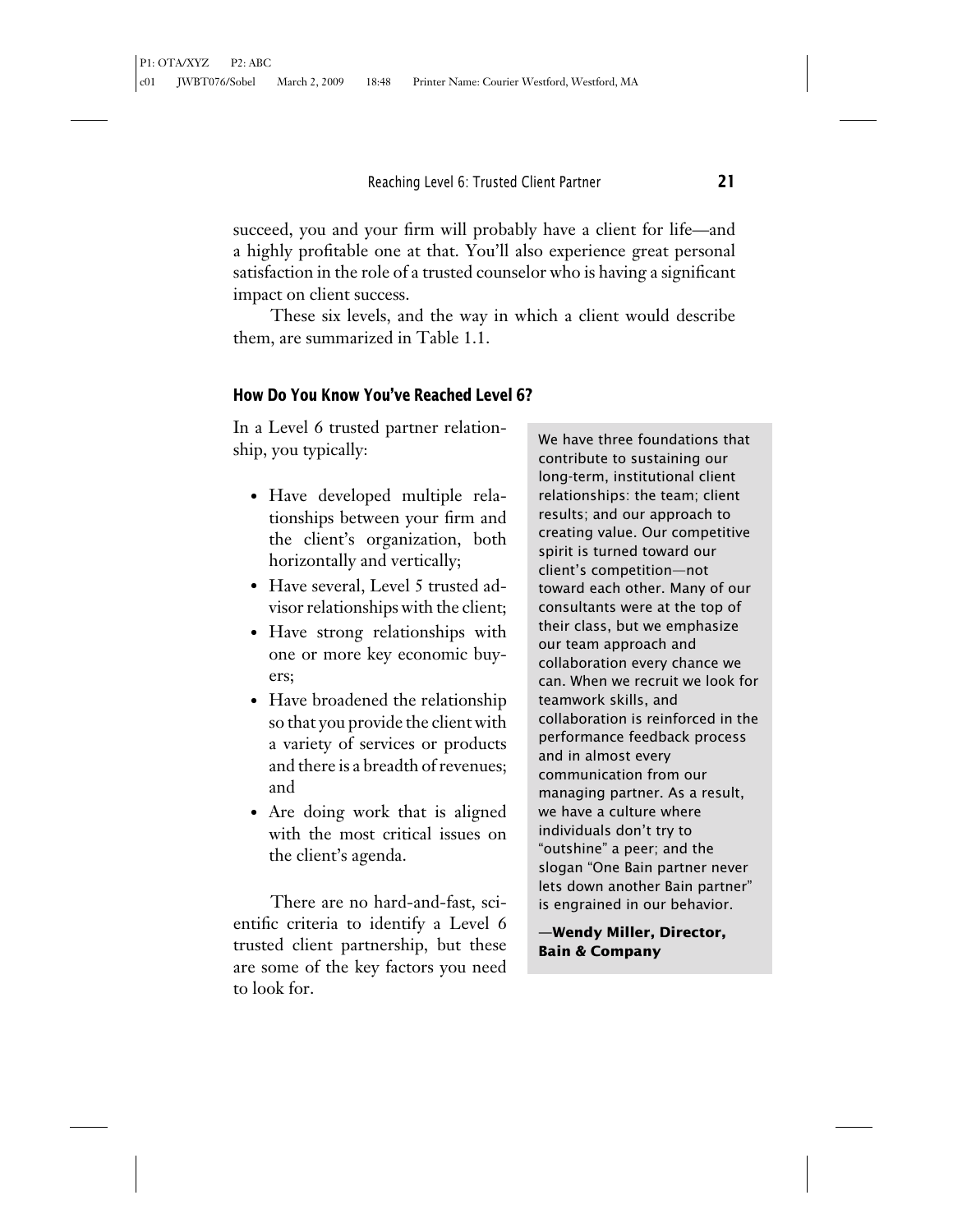| Level                     | How a Client Would Describe It                                                                                                                                                                                     |
|---------------------------|--------------------------------------------------------------------------------------------------------------------------------------------------------------------------------------------------------------------|
| 1. Contact                | "We've met. I think he works for "                                                                                                                                                                                 |
| 2. Acquaintance           | "I've known her for a while. We have some things<br>in common and know some of the same people."                                                                                                                   |
| 3. Expert For Hire        | "He's very knowledgeable in that area and did<br>excellent work for us on a project."                                                                                                                              |
| <b>4. Steady Supplier</b> | "We've had a relationship for a while now. She<br>and her firm consistently deliver, and I've<br>recommended her to a few colleagues. For this<br>type of work, we'll continue to use them."                       |
| <b>5. Trusted Advisor</b> | "I've known him for a long time. He's superb at<br>what he does, and has great business sense. I really<br>trust his judgment, and I will definitely use him as<br>a sounding board for tough issues."             |
| <b>6. Trusted Partner</b> | "I view them as a long-term partner in growing our<br>business. They've built many strong relationships<br>with our people, and they consistently add value.<br>I feel we get the best that their firm can offer." |

**TABLE 1.1 The Six Levels of Professional Relationships**

## Importance of Reaching Level 6

How would you or your firm's client relationships map against the client development matrix and these different levels of relationships? How many of your clients would fall in each of the quadrants? When I have worked with my clients to position their client base in this matrix, they typically find that between 10 and 20 percent of their relationships fall into the Level 6 trusted partner quadrant. These relationships are in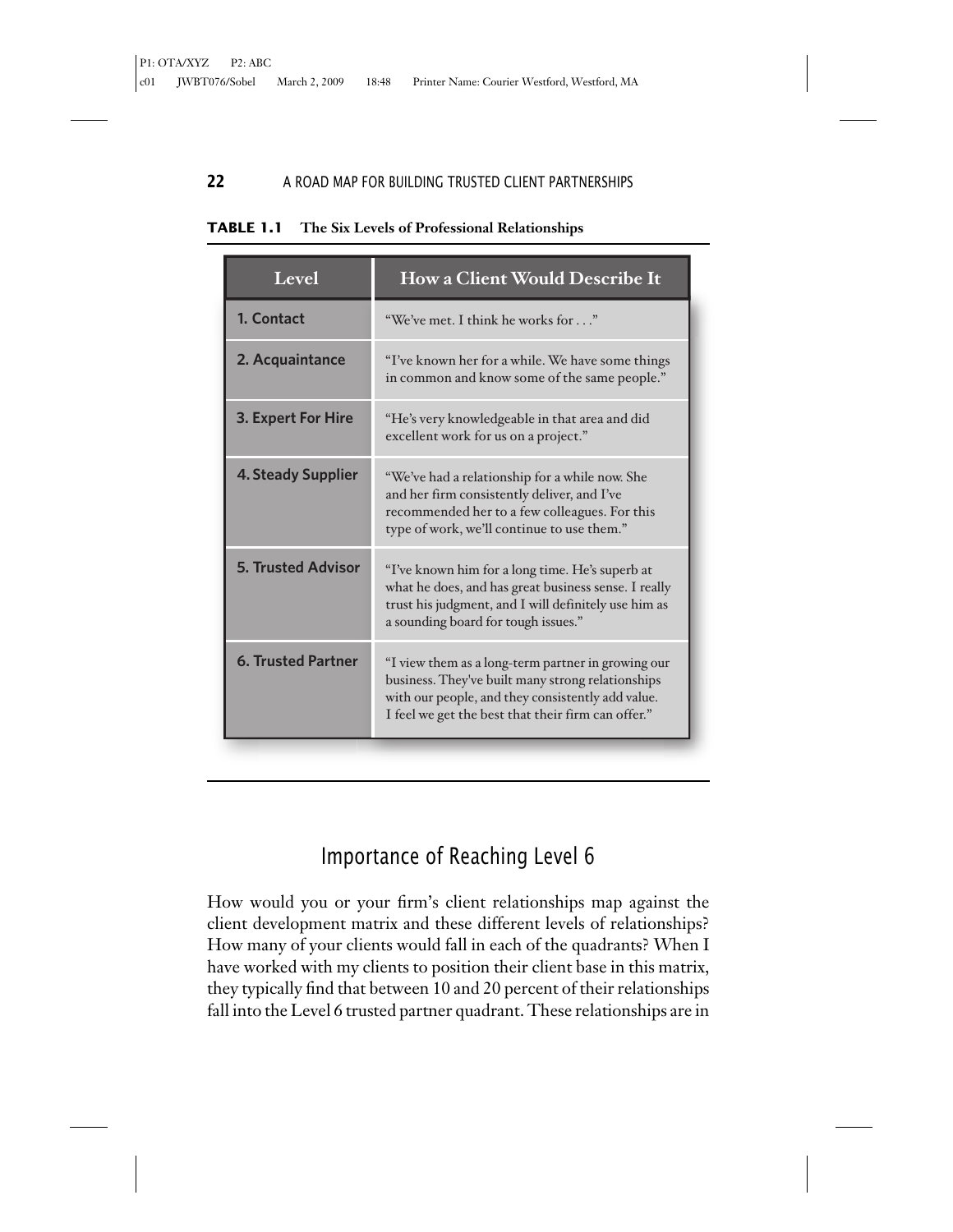the minority; but as I've mentioned, they make an outsize contribution to the growth and prosperity of any firm, and they are often the source of your most innovative intellectual capital.

What if you had just a few more of these Level 6 relationships? What kind of an impact would this have on your organization? I have frequently seen a single Level 6 client transform a career or an office. For example, when I moved to Rome to become Gemini Consulting's Country Head and Managing Director for Italy, I was able to succeed in growing the practice and adding staff mainly because of two Level 6 relationships that I developed early in my tenure there. And during their early days, Bain & Company based its international expansion strategy on the development of Level 6 relationships. Bain would only open a new office outside the United States when it had developed a "consolidated" client in that geographic location, that is, a major flagship client that would provide ballast and a steady revenue stream to support the hiring of staff and investment in local office infrastructure.

#### **Why It Matters to Clients**

I've made it clear how important Level 6 relationships are for the service provider. But what about the client? In the hundreds of interviews that I have conducted, client executives cite a variety of benefits to these long-term, institutional relationships, some of which include:

- *Impact:* Often, it takes a significant concentration of resources from an outside service provider to help clients actually achieve their strategic goals.
- *Continuity:* The trust and continuity that are part of the fabric of a trusted client partnership increase speed and enable more efficient project completion.
- *Value:* By developing intimate client and industry knowledge, the service provider can add value in multiple dimensions and create more tailored solutions.
- *Ease of use:* It can be extremely unwieldy and inefficient for large clients to use dozens—even hundreds—of banks, law firms, or advertising agencies all around the world. By concentrating their